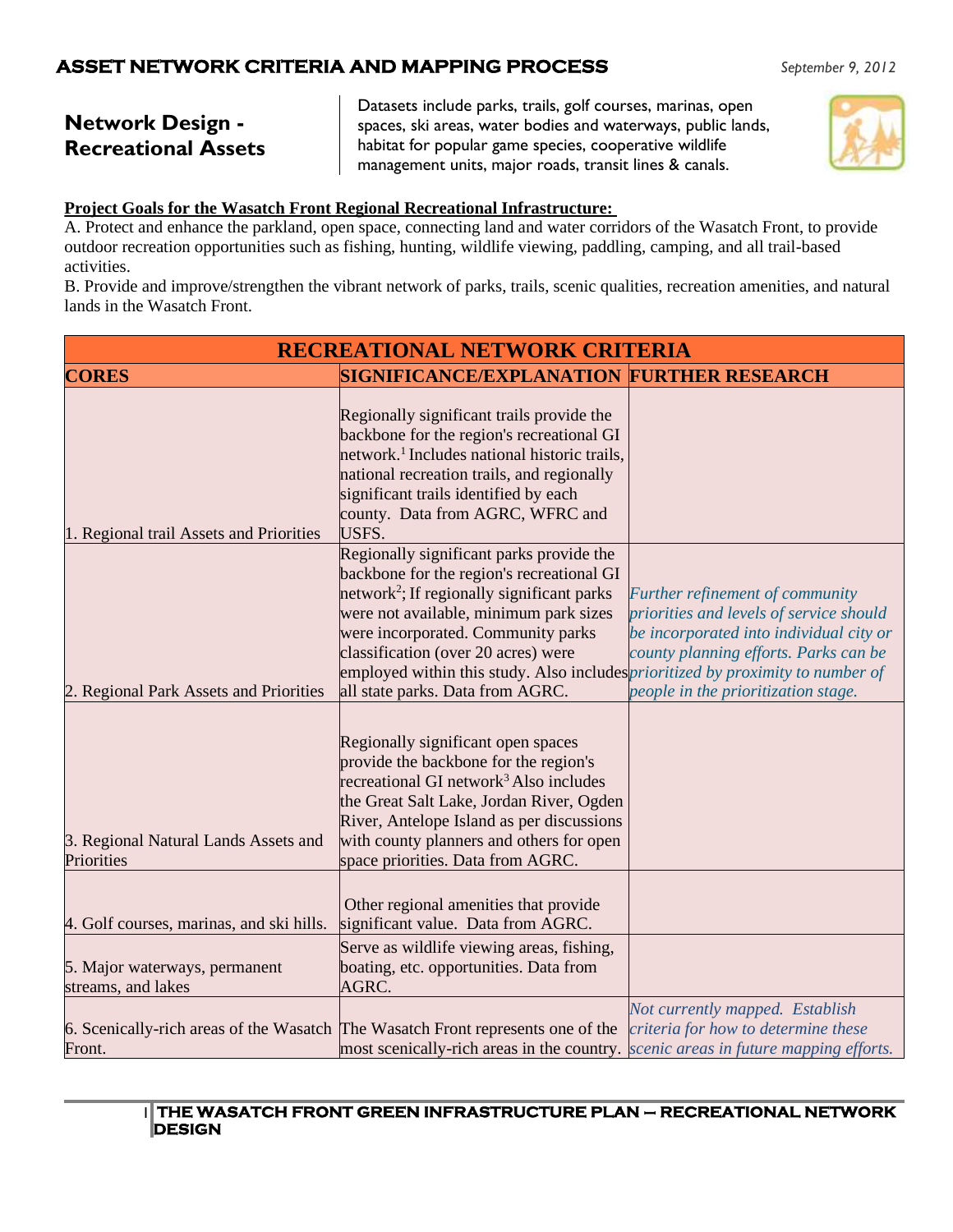| Remove areas with T&E species within<br>them to protect their habitat.                                                                                                                                                                                              | Not currently mapped. We do not have<br>access to these data at this time $-$<br>update this section as data become<br>available.                                                                                                                                                            |
|---------------------------------------------------------------------------------------------------------------------------------------------------------------------------------------------------------------------------------------------------------------------|----------------------------------------------------------------------------------------------------------------------------------------------------------------------------------------------------------------------------------------------------------------------------------------------|
|                                                                                                                                                                                                                                                                     |                                                                                                                                                                                                                                                                                              |
|                                                                                                                                                                                                                                                                     |                                                                                                                                                                                                                                                                                              |
|                                                                                                                                                                                                                                                                     |                                                                                                                                                                                                                                                                                              |
| of providing permanent GI recreational<br>services. Inclusion of protected lands is<br>well-documented <sup>4</sup> . Includes public lands<br>that allow recreational-related access,<br>including US Forest Service, BLM, NPS<br>and State-owned lands that allow | Update this list as necessary.                                                                                                                                                                                                                                                               |
| Connectivity into the core system                                                                                                                                                                                                                                   |                                                                                                                                                                                                                                                                                              |
| strengthens the overall recreational<br>from the National Land Cover Dataset<br>(developed – open space category).                                                                                                                                                  | Incorporate site specific data as it<br>becomes available.                                                                                                                                                                                                                                   |
| Washes and intermittent streams are used                                                                                                                                                                                                                            |                                                                                                                                                                                                                                                                                              |
| for recreational access. Data from AGRC                                                                                                                                                                                                                             |                                                                                                                                                                                                                                                                                              |
| the Wasatch Front that is available <sup>5</sup> ,<br>based on UDWR publications.                                                                                                                                                                                   | Many species data do not exist. See<br>note below.                                                                                                                                                                                                                                           |
| UDWR works with private landowners to<br>maintain private lands for wildlife<br>habitat. While these areas are not<br>permanently protected, they do offer<br>significant indirect value to the area's<br>recreational opportunities. Data from<br>UDWR.            |                                                                                                                                                                                                                                                                                              |
|                                                                                                                                                                                                                                                                     |                                                                                                                                                                                                                                                                                              |
|                                                                                                                                                                                                                                                                     |                                                                                                                                                                                                                                                                                              |
|                                                                                                                                                                                                                                                                     |                                                                                                                                                                                                                                                                                              |
| Remove areas with T&E species within<br>them to protect their habitat.                                                                                                                                                                                              | Not currently mapped. We do not have<br>access to these data at this time –<br>update this section as data become<br>available.                                                                                                                                                              |
|                                                                                                                                                                                                                                                                     |                                                                                                                                                                                                                                                                                              |
|                                                                                                                                                                                                                                                                     |                                                                                                                                                                                                                                                                                              |
| Trails facilitate recreational access and<br>provide recreational opportunities. Data                                                                                                                                                                               |                                                                                                                                                                                                                                                                                              |
|                                                                                                                                                                                                                                                                     | <b>SIGNIFICANCE/EXPLANATION FURTHER RESEARCH</b><br>Protected lands have a higher likelihood<br>recreation (DNR).<br>opportunities for the region. Data derived<br>Includes all habitat data for areas within<br><b>SIGNIFICANCE/EXPLANATION FURTHER RESEARCH</b><br>from AGRC and counties. |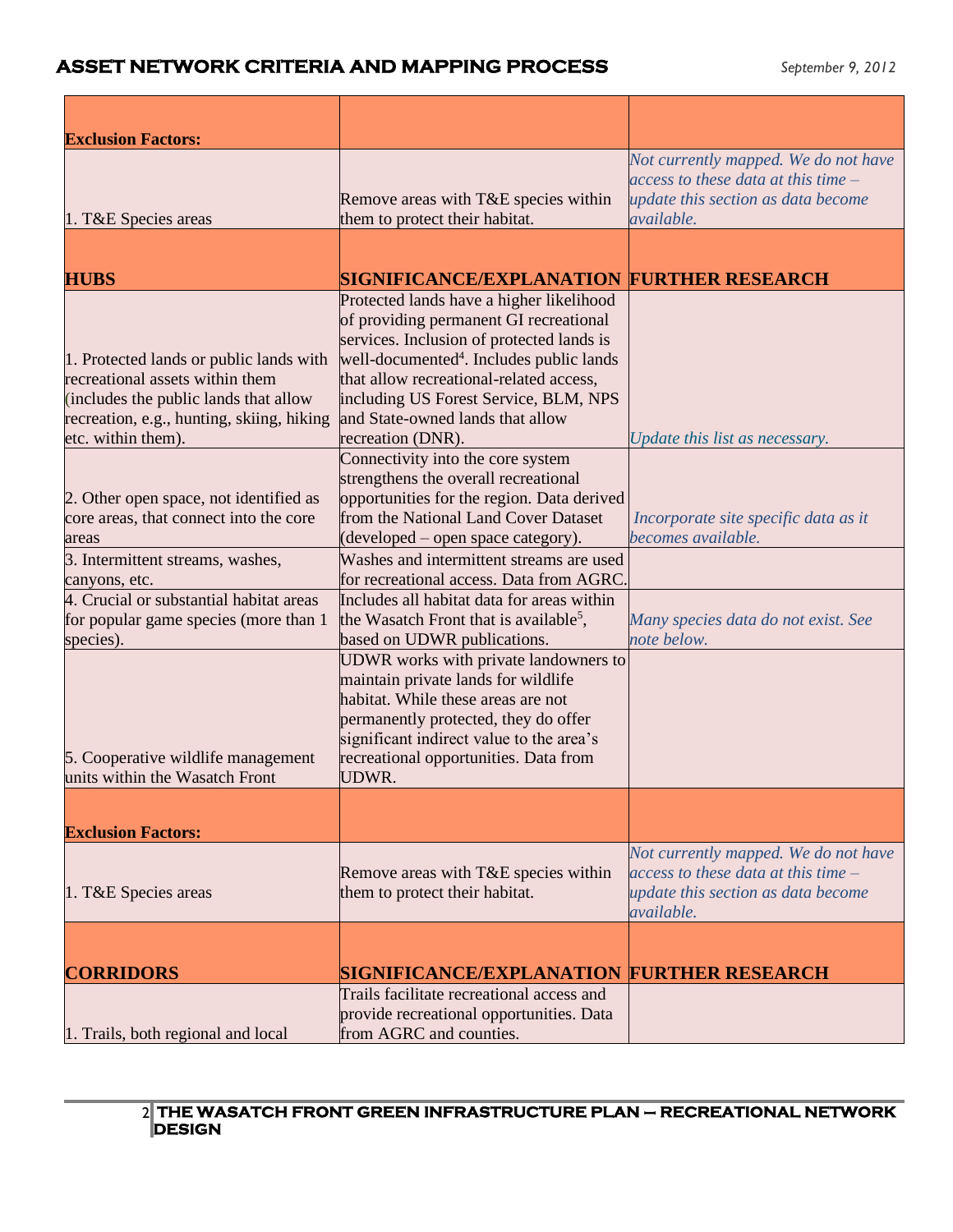|                                                                            | Rivers are used for water-based<br>recreational activities and facilitate                                                             |                                                                                                                                                    |
|----------------------------------------------------------------------------|---------------------------------------------------------------------------------------------------------------------------------------|----------------------------------------------------------------------------------------------------------------------------------------------------|
| 2. Major rivers                                                            | recreational mobility. Data from AGRC.                                                                                                |                                                                                                                                                    |
| 3. Scenic Byways                                                           | Scenic driving is an important<br>recreational activity, and these routes<br>provide access to recreational sites. Data<br>from AGRC. |                                                                                                                                                    |
| 4. Transit Lines                                                           | Transit lines are used for access to and<br>from recreational sites. Data from AGRC.                                                  |                                                                                                                                                    |
| 5. Transit Stops                                                           | Transit stops facilitate mobility to and<br>from recreational destinations. Data from<br>AGRC.                                        |                                                                                                                                                    |
| <b>Suitability Factors</b>                                                 |                                                                                                                                       |                                                                                                                                                    |
| 1. Habitat corridors $-$ rank these less<br>than other potential corridors | Many species are sensitive to recreation<br>and thus, habitat corridors should be<br>designed around when possible.                   | Not currently mapped. Species corridor<br>modeling was beyond the scope of this<br>project. It should be considered in<br>future planning efforts. |

<sup>1</sup> Regionally significant trails are as follows: *Salt Lake* (From Salt Lake County Parks and Recreation Master Plan 2005): Jordan River Trail, Bonneville Shoreline Trail, Great Western Trail, Mormon Pioneer Trail, Pony Express Trail, Donner-Reed Trail, Parley's Creek, Dimple Dell Trail, Utah & Salt Lake Canal Trail, and the Decker Trail; *Morgan County:* trail corridor along the Weber River (Envision Morgan 2008); *Davis County:* Bonneville Shoreline Trail, Legacy Trail, Denver and Rio Grande Rail Trail, east-west connections.

<sup>2</sup> Regionally significant parks are as follows: *Salt Lake (From Salt Lake County Parks and Recreation Master Plan 2005):* Equestrian Park, West Jordan Soccer Complex, Big Cottonwood Regional Park, South Cottonwood Regional Park, Welby Regional Park, Valley Regional Park, Redwood Regional Park, and Sugarhouse Park. *Weber County:* use min. size thresholds; *Morgan County:* use min. size thresholds; *Davis County:* using min. size thresholds; *Tooele County:* using min. size thresholds.

<sup>3</sup> Regionally significant open spaces are as follows: *Salt Lake County (From Salt Lake County Parks and Recreation Master Plan 2005):* Dimple Dell Regional Park, Millcreek Canyon Regional Park, Yellow Fork Canyon Regional Park, Jordan River Parkway; *Davis County:* Antelope Island; Other regionally significant open spaces are the Great Salt Lake, Jordan River & Ogden River.

<sup>4</sup> See Utah DFFSL 2010. The DFFSL Statewide Assessment document is available at [http://www.ffsl.utah.gov/stateassessment.php.](http://www.ffsl.utah.gov/stateassessment.php)

<sup>5</sup>For the following game species, GIS data were available for download from AGRC: band-tailed pigeon, blue grouse, California Quail, Gambel's Quail., Hungarian Partridge, ring-necked pheasant, ruffed grouse, sage grouse, sharp-tailed grouse, white-tailed ptarmigan, wild turkey, black bear, bison, desert bighorn sheep, elk, moose, mountain goat, mule deer, pronghorn, Rocky Mountain Bighorn Sheep, and snowshoe hare. Note that the following species do not have crucial or substantial habitat within the Wasatch Front (as per GIS data downloaded from UDWR): Gambel's Quail, white-tailed ptarmigan, and the desert bighorn sheep. Species GIS data was not available for the following species: bobcat, beaver, marten, mink, badger, gray fox, kit fox, red fox, cougar, ring tail, spotted skunk, striped skunk, weasel, sandhill crane, prairie dog, cottontail rabbit, or the Eurasian collared dove.

#### 3 **THE WASATCH FRONT GREEN INFRASTRUCTURE PLAN – RECREATIONAL NETWORK DESIGN**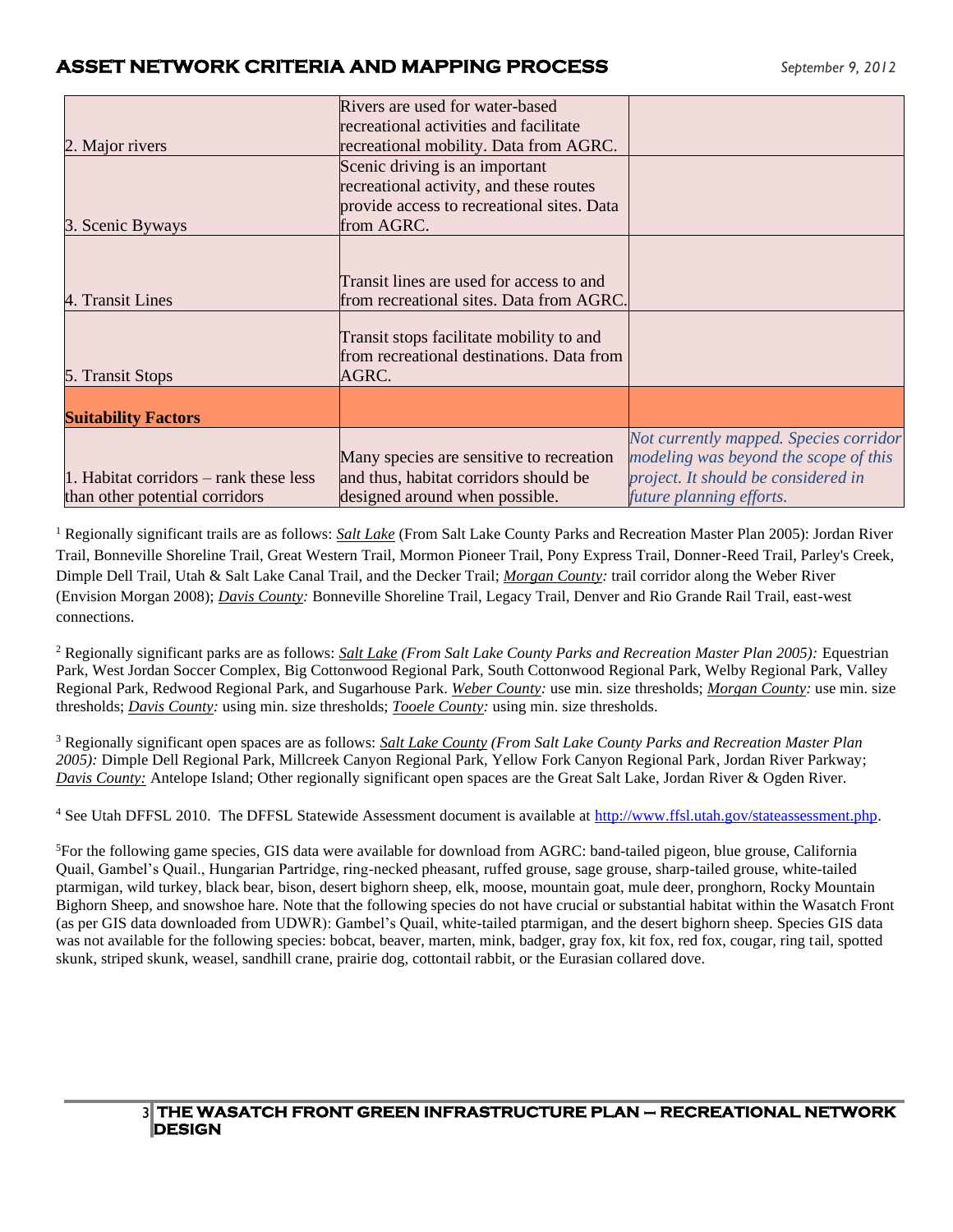## **Recreational Asset Network Criteria – Design Process**

## **Recreational Cores**

- 1. Create a new toolbox in ArcCatalog for Recreational modeling ~RecreationalAssets
	- A. #1 Core Criteria regional trails
		- i. Merge together the historic trails, urban trails, cross country ski trails and priority trails (in footnote  $2$ )  $\rightarrow$  all trails
		- ii. Buffer by 50 feet  $\rightarrow$  all trails 50ftbuff
		- iii. Convert to raster $→$  trails\_50ft
		- iv. Reclassify to 0 and 1 for analysis→*rc\_trails50ft*
	- B. #2 Core Criteria regional parks
		- i. Select parks that meet the core criteria described above and in footnote  $3 \rightarrow all\_parks\_over20ac1$
		- ii. Convert to raster $\rightarrow$ reg\_parks2
		- iii. Reclassify to 0 and 1 for analysis→*rc\_regparks3*
	- C. #3 Core Criteria regional open spaces
		- i. Merge together open space areas listed in footnote  $3\rightarrow$  regional openspace 4
		- ii. Convert to raster $\rightarrow$ reg\_open1
		- iii. Reclassify to 0 and 1 for analysis→*rc\_regopen1*
	- D. #4 Core Criteria other regional amenities
		- i. Merge together golf courses, marinas, ski lifts and ski hills→important\_recareas
		- ii. Convert to raster $\rightarrow$ recareas1
		- iii. Reclassify to 0 and 1 for analysis→*rc\_recareas1*
	- E. #5 Core Criteria major waterways, permanent streams, and lakes
		- i. Merge together major waterways, permanent streams, and lakes  $\rightarrow$ rec\_waterways
		- ii. Convert to raster $\rightarrow$ rec\_waterway
		- iii. Reclassify to 0 and 1 for analysis→*rc\_recwater*
- 2. Merge together the core criteria 1-5
	- A. Use single output map algebra to add the above final, reclassified rasters together $\rightarrow$ rec cores3
	- B. Use the reclassify tool to change any value above 1 to a 1 and 0 values to NoData $\rightarrow$ *rc\_reccores*3

## **Recreational Hubs**

- 1. Develop hub criteria
	- A. #1 Core Criteria protected and public lands with recreational assets
		- i. Select all public lands that allow recreation BLM, US Forest Service, DNR, NPS. Merge into one layer→recreationallandowners\_all
		- ii. Convert to raster $\rightarrow$ prot\_reclands
		- *iii.* Reclassify to 0 and 1 for analysis  $\rightarrow$ *rc* protreclan
	- B. #2 Hub Criteria open spaces that provide recreational connectivity
		- i. Convert rc\_protreclan to vector $\rightarrow$ rc\_protectland
		- *ii.* Merge rc\_protectland with the trails\_6ft, regionalopenspace3, Parks\_OpenSpace and NLCD\_openspace layers→ prot\_rechub1
		- iii. Convert to raster $\rightarrow$  rec\_prothub1
		- *iv.* Reclassify to 0 and 1 for analysis  $\rightarrow$ *rcprotrechub1*

#### 4 **THE WASATCH FRONT GREEN INFRASTRUCTURE PLAN – RECREATIONAL NETWORK DESIGN**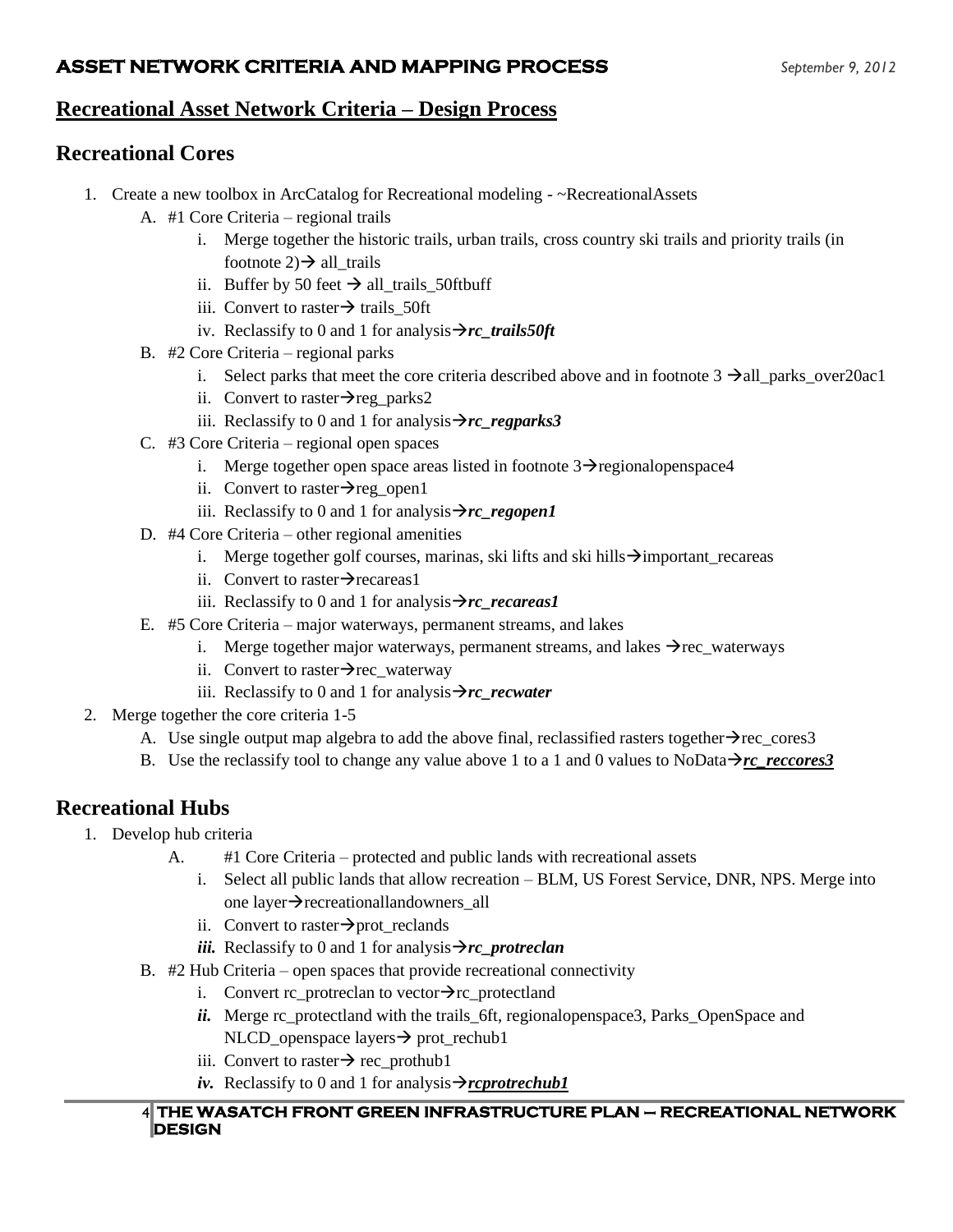- C. #3 Hub Criteria intermittent washes, streams, etc.
	- i. Convert intermittent streams, washes, etc. (all\_hydrology\_hubs) to raster→recwater\_int
	- ii. Reclassify to 0 and 1 for analysis $\rightarrow$ rc rech20int
	- iii. Use single output map algebra to add the rc\_rech20int to the rc\_recwater layer  $\rightarrow$ allhydro\_hubs
	- *iv.* Reclassify to 0 and 1 for analysis→*rc\_allhydro*
- D. #4 Hub Criteria wildlife habitat
	- i. Game birds use single map algebra to add each of the game birds species together, includes California Quail, Blue Grouse, Chukar, Hungarian Partridge, Ruffed Grouse, Sage Grouse, Sharp-tailed grouse, ring-necked pheasant and wild turkey→uplandgame1
		- 1. Reclassify the uplandgame1 to only include areas with 2 or more values as 1
			- $\rightarrow$ rc\_uplndgme
	- ii. Big game use single output map algebra to add each of the big game species together, including bison, black bear, elk, bighorn sheep, pronghorn, moose, mountain goat, mule deer and snowshoe hare→biggame
		- 1. Reclassify the biggame to only include areas with 2 or more values as  $1 \rightarrow r$  biggame
	- iii. Merge rc\_uplndgme with rc\_biggame $\rightarrow$  wildlifehab2;
	- *iv.* Reclassify to only include values of 0 and  $1 \rightarrow rc$  wildlife
- E. #5 Hub Criteria Cooperative Wildlife Mgmt Units
	- i. Convert the CoopWMUs shapefile to raster $\rightarrow$ CWMUs
	- *ii.* Reclassify to 0 and 1 for analysis  $\rightarrow$ *rc\_CWMUs*
- 2. Merge together hub criteria
	- A. Use single output map algebra to add the above final, reclassified rasters together→rec\_hubs1
	- *B.* Use the reclassify tool to change any value above 1 to a 1, and then all nodata values to  $0 \rightarrow rc$  *rechubs1*

## **Recreational Corridors**

- 1. Develop corridor criteria
	- A. #1 Corridor Criteria Trails
		- i. Buffer all trails by  $50m \rightarrow$  trails\_50mbuff
	- B. #2 Corridor Criteria Major Rivers
		- i. Buffer major\_rivers by 150ft  $\rightarrow$  majorrivers\_buffer150ft
	- C. #3 Corridor Criteria Scenic Byways
		- i. Buffer scenic\_byways by 50m  $\rightarrow$  Scenic\_Byways\_50mbuffer
	- D. #4 Corridor Criteria Transit Lines
		- i. Buffer light rail and commuter rail lines by  $50m \rightarrow$  transit lines 50mbuffer
	- E. #5 Corridor Criteria Transit Stops
	- i. Buffer light rail and commuter rail stops by  $50 \text{ft} \rightarrow \text{Transit\_Stops\_50}$ ftbuffer

2. Merge together corridor criteria.

## **Final Shapefiles for Agencies & Organizations**

Merged Cores Recreational Cores Merged Hubs **Recreational\_Hubs** Existing Corridors **Recreational** Corridors **Recreational** Corridors